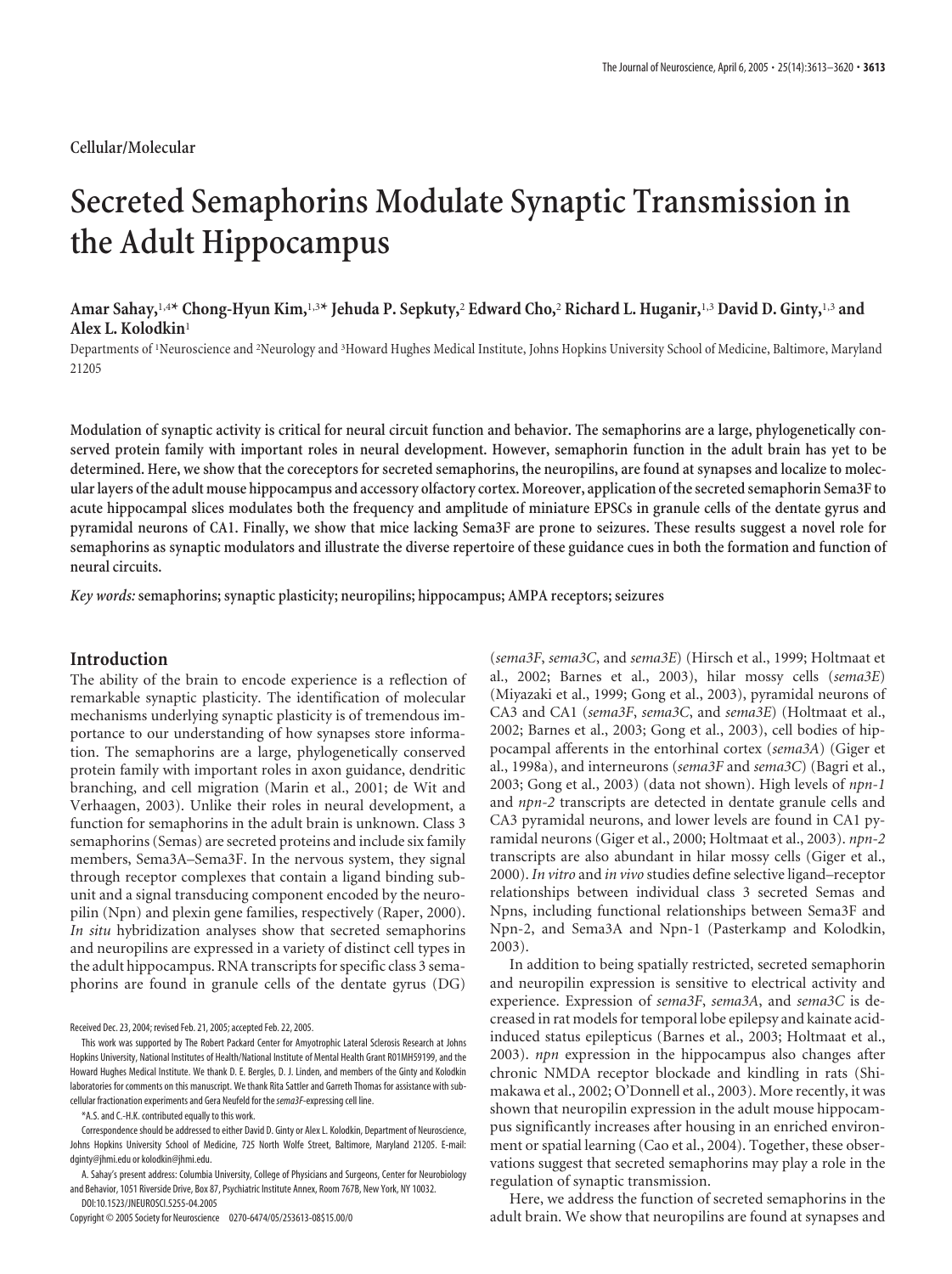localize to distinct molecular layers of the adult mouse hippocampus and accessory olfactory cortex (AOC). In acute hippocampal slices, we demonstrate that recombinant Sema3F can modulate fast excitatory synaptic transmission by increasing both the frequency and amplitude of AMPA receptor-mediated miniature EPSC (mEPSCs) in both granule cells of the dentate gyrus and pyramidal neurons of CA1. Analysis of paired-pulse facilitation (PPF) in the CA1 region indicates that the frequency of neurotransmitter release is not regulated by Sema3F. These results suggest that the effects of Sema3F are mediated through postsynaptic mechanisms. Finally, we show that *Sema3F* null mice are prone to seizures, suggesting underlying Sema3Fdependent deficits in neural circuit formation and/or synaptic transmission in these mutants. These results identify a novel biological function for secreted semaphorins and suggest physiological roles for these cues in normal and pathological synaptic function.

#### **Materials and Methods**

*Subcellular fractionation and postsynaptic density preparation.* Subcellular membrane and cytosolic fractions and detergent extracted postsynaptic density (PSD) fractions were prepared as described previously (Cho et al., 1992), and protein concentrations were determined using a BCA reagent assay (Pierce, Rockford, IL). Each fraction was normalized to give 0.5 mg/ml final protein concentration and was then denatured by the addition of Laemmeli's sample buffer and boiled before SDS-PAGE. Western blot analyses were performed on 15  $\mu$ g of each fraction using the indicated antibodies: anti-PSD-95 (mouse monoclonal, 1:2000; Upstate Biotechnology, Lake Placid, NY), anti-glutamate receptor 2 (GluR2) (mouse monoclonal, 1:500; Chemicon, Temecula, CA), antisynaptophysin (mouse monoclonal, 1:2000; Sigma, St. Louis, MO), anti-Npn-1 [rabbit polyclonal (Kolodkin et al., 1997)], and anti-Npn-2 [rabbit polyclonal (Giger et al., 1998b)].

*Recombinant ligand preparation and characterization.* HEK293 E cells were transfected with either human alkaline phosphatase (AP)-Sema3F or AP and supernatant containing 5% fetal calf serum was collected, concentrated 10-fold, and assayed for AP activity to determine ligand concentration. Sema3F-myc was purified as described by Kessler et al. (2004) with minor modifications. Ligand bioactivity was assessed in superior cervical ganglion growth cone collapse assays.

*AP-fusion protein binding to tissue sections.* AP-Sema3F and AP-Sema3A binding to tissue sections was performed as described previously (Sahay et al., 2003). AP-Sema3F at 1 nm was used in experiments shown in Figure 1, *A–D* and *I*. AP-Sema3A at 2 nM was used in experiments shown in Figure 1*E–H*. In all ligand binding experiments, ligand incubations were performed for 1 h at room temperature.

*Hippocampal slice physiology.* The procedure of mEPSC recording is as follows: 6- to 9-week-old rats or mice were anesthetized and decapitated. The hippocampal region was quickly dissected out in cold artificial CSF (ASCF), and slices (350-400  $\mu$ m thickness) were collected using a vibratome and were kept submerged in an oxygenated (5%  $CO<sub>2</sub>$  and  $95\%O<sub>2</sub>$ ) ACSF chamber for at least 2 h. The AP-Sema3F or AP ligand concentration in storage ACSF was five times higher than those used during recordings. For recordings, each slice was transferred to the recording chamber that contained  $0.3$  or  $1-2$  nm ligand with final  $1-2\%$ serum concentration and was further preincubated for 30 min before starting patch-clamp recording. Cells were identified by infrareddifferential interference contrast microscopy. Patched cells were held at  $-68$  mV, and 500 ms traces were collected at 3 s intervals. The input resistance values of neurons were 100–350 M $\Omega$  for CA1 pyramidal neurons and 150–500 M $\Omega$  for DG granule cells. The series resistances was maintained at 8–13 M $\Omega$  for CA1 pyramidal neurons and 16–25 M $\Omega$  for DG granule cells. Less than 15% change of series resistance was accepted during recording. Data traces were filtered at 2 kHz. Two independent data sets were collected alternatively from each cell, and  $\sim$  200 data traces per cell were analyzed together. *n* indicates the cell number. Recordings were done at 35°C. mEPSC was pharmacologically isolated by blocking



**Figure 1.** Npn-1 and Npn-2 localize to molecular layers of the postnatal hippocampus. *A–C*, AP-Sema3F (1 nm) binding to hippocampus of P5 (A), P10 (B), and adult (C) wild-type mice. At P5, sparse binding is observed in stratum oriens (so) and stratum radiatum (sr) of CA3 and CA1. At P10, there is robust labeling of dendritic fields of CA1 and CA3 (asterisk) and the inner molecular layer of the dentate gyrus (arrows). Intense labeling of MF and IPT axons and terminals is alsoseen (arrowheads). Binding to the MF and IPT axons and terminals and CA dendritic fields diminishes in the adult (compare *B*, *C*), whereas robust binding to the iml persists. *D*, AP-Sema3F (1 n<sub>M</sub>) binding to the hippocampus of an adult  $npn-2<sup>-/-</sup>$  mouse. AP-Sema3F binding to the iml is not observed, suggesting that the binding observed in *B* and *C* reflects Npn-2 localization.  $E-G$ , AP-Sema3A (2 nm) binding to the hippocampus of P5( $E$ ), P10( $F$ ), and adult (G) wild-type mice. E, At P5, AP-Sema3A binds to stratum oriens and stratum radiatum of CA1 and CA3 and molecular layers of the dentate gyrus (arrows) and MF axons (arrowheads).*F*, At P10, striking labeling of dendritic fields of CA1 and CA3 (asterisk), MF and IPT axons and terminals (arrowheads), and the outer and inner molecular layer of the dentate gyrus (arrows) is seen. *G*, In the adult hippocampus, robust AP-Sema3A binding to MF and IPT axons and terminals persists, and weaker binding to CA-dendritic fields is observed. *H*, AP-Sema3A binding to the hippocampus of an adult *npn-1<sup>sema* -</sup> mouse. AP-Sema3A binding to MF or IPT is not detected, suggesting that the binding observed in *E–G* is reflective of Npn-1 localization. *I*, AP-Sema3F(1 nm) binding to the iml in hippocampus of adult *npn-1<sup>sema* -</sup> mice is similar to that observed in wild-type mice (arrows, compare*I*,*C*). *J*, AP binding to adult wild-type brain section. No binding of 2 nm (6 nm not shown) AP control ligand is observed. sp, Stratum pyramidale. Scale bars: (in *A*) *A*, *E*, 150  $\mu$ m; (in *B*) *B-D*, *F-I*, 100  $\mu$ m; (in *B*) *J*, 100  $\mu$ m.

NMDA receptor- and  $GABA_A$ -mediated transmission and Na<sup>+</sup> voltagegated currents (in mM: 0.1 APV, 0.1 picrotoxin, 0.001 bicuculline, and 0.001 TTX) in ACSF (in mm: 12 NaCl, 5 KCl, 26 NaHCO<sub>3</sub>, 1.25 NaH<sub>2</sub>PO<sub>4</sub>H<sub>2</sub>O, 3 CaCl<sub>2</sub>, and 1.5 MgSO<sub>4</sub>). Compositions of intracellular solution are as follows (in mm): 135 cesium methanesulfonate, 0.5 EGTA, 10 HEPES, 8 NaCl, 2 ATP, 0.3 GTP, and 5 [*N*-(2,6-dimethylphenyl carbamoylmethyl)triethylammonium bromide] (QX-314). The data were analyzed using a Minianalysis program (version 6.0; Synaptosoft, Decatur, GA) and shown as mean  $\pm$  SE.

The field EPSP (fEPSP) input– output curve was measured at six stimulation current intensities for each slice through metal bipolar electrodes.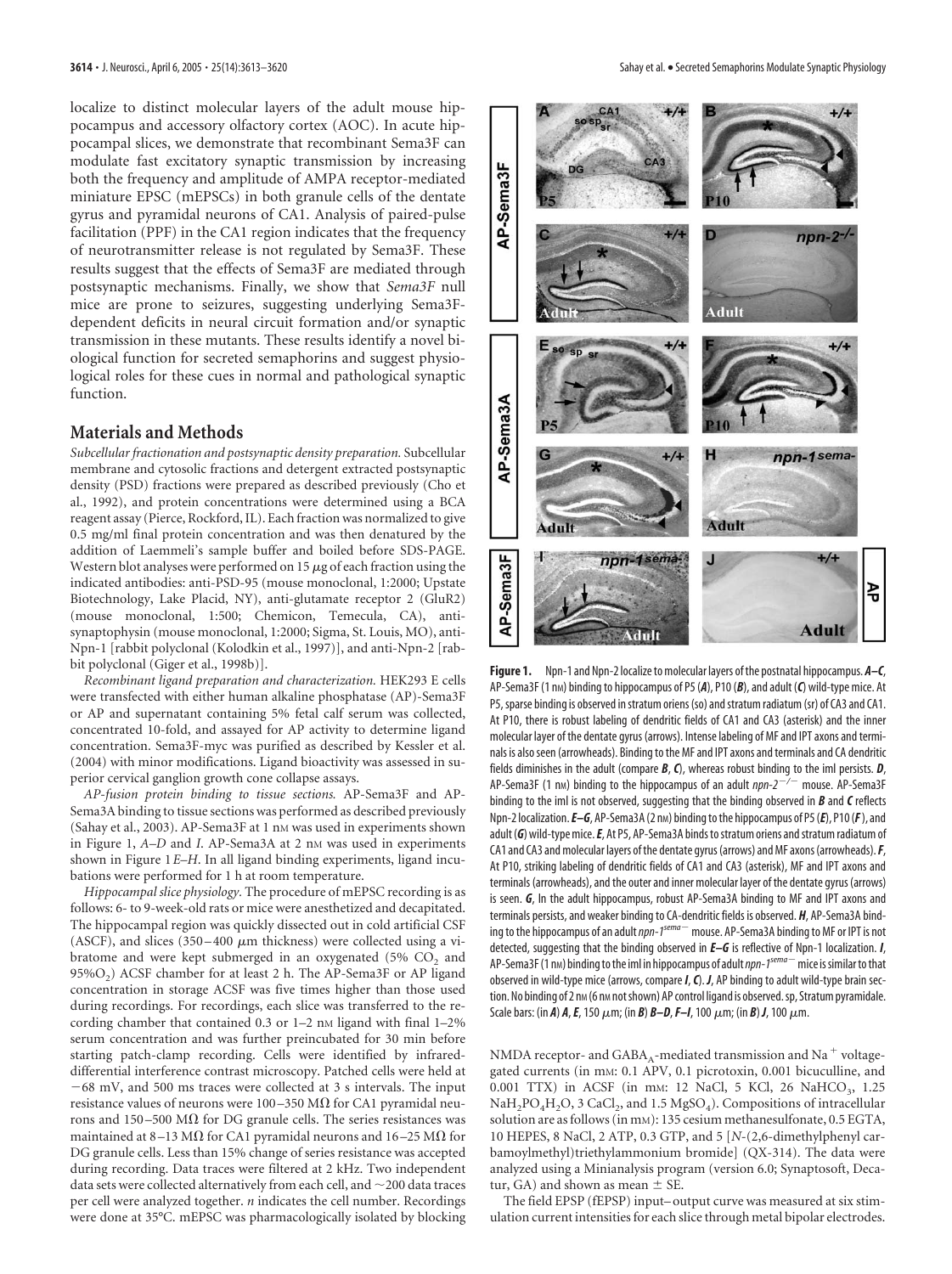

Figure 2. AP-Sema3F binding to molecular layers of postnatal AOC. A-C, AP-Sema3F (1 nm) binding to the AOC at P10. AP-Sema3F binds robustly to distinct regions of the accessory olfactory cortex: the BAOT (arrow), bed nucleus of stria terminalis (data not shown), the MEA (arrow), and the PMCO (arrow). *D–F*, AP-Sema3F(1nM) binding to AOC in adult mice. Intense labeling of molecular layers of BAOT, MEA, and PMCO persists in adulthood (arrows in *D–F*). AP-Sema3F binding to the AOC is completely lost in brain sections of *npn-2<sup>-/-</sup>* mice (data not shown). Arrowheads in *F* indicate AP-Sema3F binding to the iml. Scale bar, 25  $\mu$ m.



**Figure 3.** Npn-1 and Npn-2 are enriched in synaptosomal and postsynaptic density fractions, respectively. Subcellular fractions of adult rat forebrain were generated with progressive enrichment for synaptic membranes as verified by immunoblotting fractions for synaptophysin, PSD-95, and GluR2 (AMPA receptor subunit localized to synaptic membranes). Npn-1 is enriched in the synaptosomal membrane fraction and is present in PSD-I and PSD-II fractions. Neuropilin-2 is present in the synaptosomal fraction and is highly enriched to a similar extent as GluR2 in PSD-I and PSD-II fractions.

As a presynaptic input parameter, fiber volley amplitude was measured. As a postsynaptic response parameter, the slope of early fEPSP (10 –90% of peak) response was measured. Field PPF ratio (slope2/slope1) was measured at the following intervals (in msec): 30, 50, 100, 150, and 250.

*EEG recordings. sema3F* null and wild-type littermates were anesthetized with 2,2,2-tribromoethanol (15–20 ml/kg). This was supplemented with gaseous isofluorane when necessary. After shaving and cleansing the surgical site with 2% benzalkonium HCl, a 1 cm longitudinal incision was made on the scalp. The periostium was carefully peeled away from the skull. Two machine screws (stainless steel flat head 1⁄16 inch, part MX-000120-1F; Small Parts, Miami Lakes, FL) were attached to the skull,  $\sim$ 2 mm anterior to the bregma and 2 mm on either side of the sagittal suture. One screw was attached  $~6$ –8 mm anterior to the bregma and 2 mm on one side of the sagittal suture. A tripolar electrode unit (part MS333; Plastics One, Roanoke, VA) was cut such that each wire was  $\sim$ 1 cm long. The end of each electrode wire was looped around the screw with a dab of liquid colloidal silver (product #16034; Ted Pella, Redding, CA) and secured with glue (Loctite 411; Loctite, Rocky Hill, CT). The entire electrode unit was secured on the head with cranioplastic cement (parts #300CCP and #300CCL; Plastics One) After a 24 h recovery period, mice were placed daily in the EEG recording chamber, allowing unrestrained movement while recording. Signals were recorded using Grass Instruments (Quincy, MA) EEG machine model 8-16 with the bandpass filters of the amplifiers set between 1 and 70 Hz. Sensitivity was set to 7  $\mu$ V/mm and paper speed to 30 cm/s. EEG was recorded for 20 min or until seizure activity occurred. If seizure activity occurred, observation was continued until 5 min of non-epileptiform

EEG activity had been recorded. Seven to nine recording sessions between day 2 and day 10 were performed on each animal. Clinical behavior was monitored during the EEG recording. EEG recording and interpretation was performed blind with respect to genotype. Twenty minutes of each animal's recordings were analyzed. Results, expressed in spikes per minute of recording, were calculated as the average of all consecutive measurements. Total EEG time analyzed per animal was  $\sim$  160 min. Average stationary time was 44.06 min ( $\text{sema3F}^{-/-}$ ) and 33.02 min (wildtype littermates). Average exploratory recording time was 115.93 min (*sema3F/*) and 126.97 min (wild-type littermates). All animal procedures were approved by the animal care and use committee of the Johns Hopkins University School of Medicine.

#### **Results**

#### **Neuropilins are found at synapses and localize to molecular layers of the adult mouse hippocampus and accessory olfactory cortex**

To address whether secreted semaphorins play a role in hippocampal synaptic transmission, we first mapped the distribution of cell surface receptors for secreted semaphorins in the postnatal mouse hippocampus. *In situ* hybridization analyses using Npn-specific riboprobes are informative about transcript distribution but fail to define receptor protein localization. Therefore, we performed ligand binding experiments on brain sections using AP-Sema3A (2 nM) for Npn-1 and AP-Sema3F (1 nM) for Npn-2 localization, respectively (Holtmaat et al., 2002). As controls for ligand binding specificity, we used mice lacking Npn-2  $(npn-2^{-/-})$  and mice deficient in class 3 semaphorin binding to Npn-1 (*npn-1 sema*) (Giger et al., 2000; Gu et al., 2003).

At postnatal day 5 (P5), we observe punctate AP-Sema3F binding in the stratum oriens (SO) and stratum radiatum (SR) of CA3 and CA1 (Fig. 1*A*). At P10, AP-Sema3F binds robustly to the dendritic fields of CA1 and CA3 (Fig. 1*B*, asterisk), the inner molecular layer of the dentate gyrus (iml) (Fig. 1*B*, arrows), and to mossy fiber (MF) and infrapyramidal tract (IPT) axons and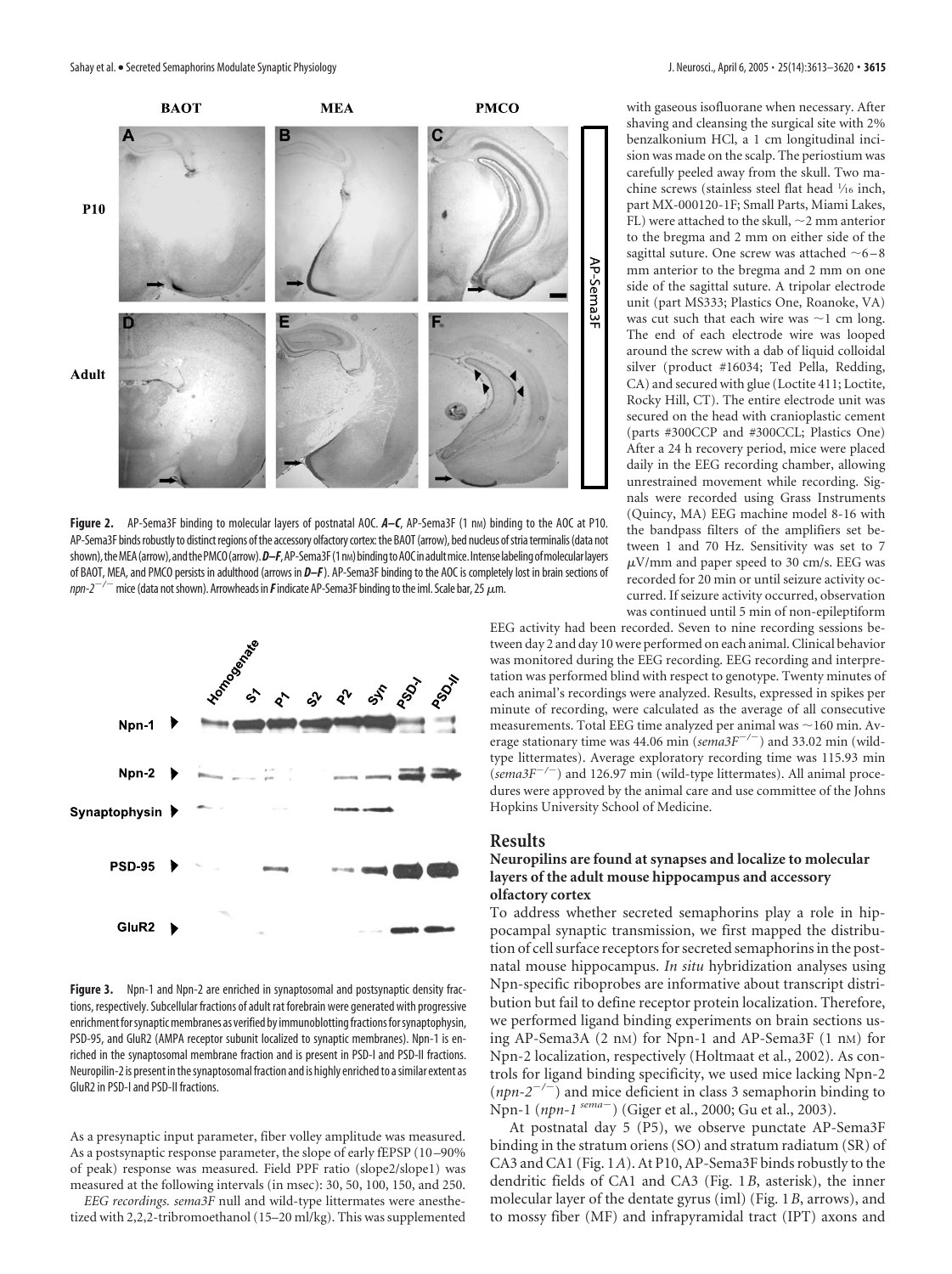terminals (Fig. 1*B*, arrowheads). Robust AP-Sema3F binding to the iml along the entire length of the septotemporal axis of the hippocampus persists in the adult (Figs. 1*C*, arrows, 2*F*, arrowheads). AP-Sema3F also binds to adult CA3 and CA1 dendritic fields, albeit at lower levels than what is observed at P10 (Fig. 1, compare *B*, *C*).

In addition to the adult hippocampus, Npn-2 is also found at abundant levels in the molecular layers of the accessory olfactory cortex (Fig. 2). Robust binding of AP-Sema3F is observed as early as P10 and throughout adulthood in the molecular layer of the bed nucleus of the accessory olfactory tract (BAOT), the medial amygdaloid nucleus (MEA), and the posteromedial cortical amygdaloid nucleus (PMCO), all of which receive synaptic input from mitral/tufted cells in the accessory olfactory bulb (von Campenhausen and Mori, 2000). We do not observe AP-Sema3F binding to the iml of the hippocampus or molecular layer of the accessory olfactory cortex of  $npn-2^{-/-}$  brain sections at the concentrations used in experiments on wild-type brain sections (1 or 2 nM) (Fig. 1*D* and data not shown). Furthermore, AP-Sema3F binding to the iml or the accessory olfactory cortex is unaffected in brain sections of *npn-1 sema* mice (Fig. 1, compare *C*, *I*, arrows; and data not shown). No binding to wild-type brain sections is observed for the control AP ligand (2 nM) (Fig. 1*J*). These results show that the AP-Sema3F binding pattern observed in wild-type brain sections reflects endogenous Npn-2 localization.

Sema3F can bind both Npn-2 and Npn-1 *in vitro* (Chen et al., 1998), raising the possibility that it may signal through receptor complexes containing either Npn-2 or Npn-1 *in vivo*. Therefore, we ex-

amined the distribution of Npn-1 in the postnatal hippocampus *in situ*. Because Sema3A binds Npn-1 with high affinity and does not bind Npn-2 (Chen et al., 1997), we performed AP-Sema3A section binding to localize Npn-1 in the postnatal hippocampus. At early postnatal stages, including P5, we observe patchy AP-Sema3A binding to the SO and SR of CA3 and CA1 and MF axons (Fig. 1*E*). At P10, AP-Sema3A binds strongly to the dendritic fields of CA1 and CA3, MF and IPT axons and terminals, and both the outer and inner molecular layer of the DG (Fig. 1*F*, asterisk, arrowheads, and arrows, respectively). In the adult hippocampus, AP-Sema3A binds most robustly to MF and IPT axons and terminals (Fig. 1*G*, arrowheads). Weaker binding to CA dendritic fields persists, and binding to the molecular layers of the DG is greatly diminished (Fig. 1*G*, asterisk indicates dendritic field). AP-Sema3A fails to bind the hippocampus of *npn-1 sema* mice, suggesting that the binding pattern we observe in wild-type brain sections reflects endogenous localization of Npn-1 (Fig. 1*H*). Furthermore, AP-Sema3A binding to endogenous receptors is unchanged when performed in *npn-2* mutants (Giger et al., 2000). Together, these results show that Npn-1 and Npn-2 local-



Figure 4. Sema3F can modulate synaptic transmission in rat hippocampal slices. A, B, D, E, Plots of effect of AP-Sema3F versus AP ligand (1–2 nm) on the frequency (A, D) and amplitude (B, E) of mEPSCs recorded from adult wild-type rats. A, B, Data from DG granule cells; *D*,*E*, data from CA1 pyramidal neurons. Open bars indicate AP ligand data, and hatched bars indicate AP-Sema3F ligand data. The mEPSC frequency values for DG neurons are as follows: AP versus AP-Sema3F, at 1–2 n<sub>M</sub>, 1.97  $\pm$  0.19 Hz,  $n=11$ versus 4.53  $\pm$  0.39 Hz,  $n = 15$ ;  $p = 6.869 \times 10^{-7}$ . The mEPSC amplitude values recorded from DG neurons are as follows: AP versus AP-Sema3F, at 1–2 nm, 7.49  $\pm$  0.36 pA,  $n=11$  versus 10.18  $\pm$  0.61 pA,  $n=15$ ;  $p=0.0004$ . The mEPSC frequency values for CA1 neurons are as follows: AP versus AP-Sema3F, at 1–2 nm, 4.61  $\pm$  0.84 Hz,  $n = 18$  versus 7.31  $\pm$  0.61 Hz,  $n = 29$ ;  $p =$ 0.01122. The mEPSC amplitude values recorded from CA1 neurons are as follows: AP versus AP-Sema3F, at 1–2 nm, 10.35  $\pm$  0.41 pA,  $n=18$  versus 11.96  $\pm$  0.30 pA,  $n=$  29;  $p=$  0.0025. Asterisk indicates statistical significance using two-tailed *t* test ( $\alpha=$ 0.05). *C*, *F*, Example mEPSC traces from one representative rat dentate granule cell and one CA1 pyramidal neuron in AP- or AP-Sema3F-treated rat hippocampal slices. Calibration: 100 ms, 20 pA. *G*, Dose–response plot showing effects of bath-applied AP-Sema3F on frequency and amplitude of mEPSCs recorded from granule cells in DG and pyramidal cells in CA1 region of 6- to 9-week-old rat hippocampus. Data are plotted as mean mEPSC frequency or amplitude as a percentage of control AP ligand. Open circles indicate the frequency of mEPSCs recorded from DG granule cells. The following values are the average  $\pm$  SE; and *p* values were obtained using two-tailed *t* test ( $\alpha=$  0.05): AP versus AP-Sema3F, at 0.3 nm, 2.79  $\pm$  0.12 Hz,  $n$   $=$  18 versus 3.94  $\pm$  0.23 Hz,  $n = 21$ ,  $p = 4.816 \times 10^{-5}$ ; at 1–2 nm, 1.97  $\pm$  0.19 Hz,  $n = 11$  versus 4.53  $\pm$  0.39 Hz,  $n = 15$ ;  $p = 6.869 \times 10^{-7}$ . Filled circles indicate the amplitude of mEPSCs recorded from DG granule cells: AP versus AP-Sema3F, at 0.3 nm, 7.83  $\pm$  0.18 pA,  $n = 18$ versus 8.31  $\pm$  0.14 pA,  $n = 21$ ,  $p = 0.0415$ ; at 1–2 nm, 7.49  $\pm$  0.36 pA,  $n = 11$  versus 10.18  $\pm$  0.61 pA,  $n = 15$ ,  $p = 0.0004$ ). Open triangles indicate the frequency of mEPSCs recorded from CA1 pyramidal neurons: AP versus AP-Sema3F, at 0.3 nm, 3.25  $\pm$ 0.44 Hz,  $n = 16$  versus 3.01  $\pm$  0.41 Hz,  $n = 20$ ,  $p = 0.6919$ ; at  $1-2$  nm, 4.61  $\pm$  0.84 Hz,  $n = 18$  versus 7.31  $\pm$  0.61 Hz,  $n = 29$ ,  $p = 0.01122$ . Filled triangles indicate the amplitude of mEPSCs recorded from CA1 pyramidal neurons: AP versus AP-Sema3F, at 0.3 nm, 9.95  $\pm$  0.33 pA, *n* = 16 versus 9.88  $\pm$  0.33 pA, *n* = 20, *p* = 0.8876; at 1–2 nm, 10.35  $\pm$  0.41 pA, *n* = 18 versus 11.96  $\pm$ 0.30 pA,  $n=$  29,  $p=$  0.0025). Asterisk indicates statistical significance using two-tailed t test ( $\alpha=$  0.05).

ize to distinct synapse-rich molecular layers of the postnatal mouse hippocampus. In addition, high levels of Npn-2 are seen in the molecular layer of the accessory olfactory cortex.

To determine whether neuropilins are found at synapses, we examined the distribution of Npn-1 and Npn-2 in subcellular fractions generated from adult rat forebrain (Cho et al., 1992) using antibodies raised against Npn-1 and Npn-2 (Kolodkin et al., 1997; Giger et al., 1998b). Indeed, both Npn-1 and Npn-2 are found in synaptic membrane fractions (Fig. 3). Npn-1 is enriched in the synaptophysin-positive synaptosomal membrane fraction (Fig. 3), whereas Npn-2 is highly enriched to a similar extent as GluR2 in the postsynaptic density fractions (PSDI–PSDII) (Fig. 3). These results show that Npn-1 and Npn-2 are localized to synapses and may thus play a role in synaptic transmission.

#### **Sema3F can modulate synaptic physiology**

To directly test the hypothesis that secreted semaphorins regulate synaptic function, we asked whether Sema3F can modulate basal excitatory synaptic transmission in acute hippocampal slices. We examined the effects of bath-applied AP-Sema3F, or AP ligand as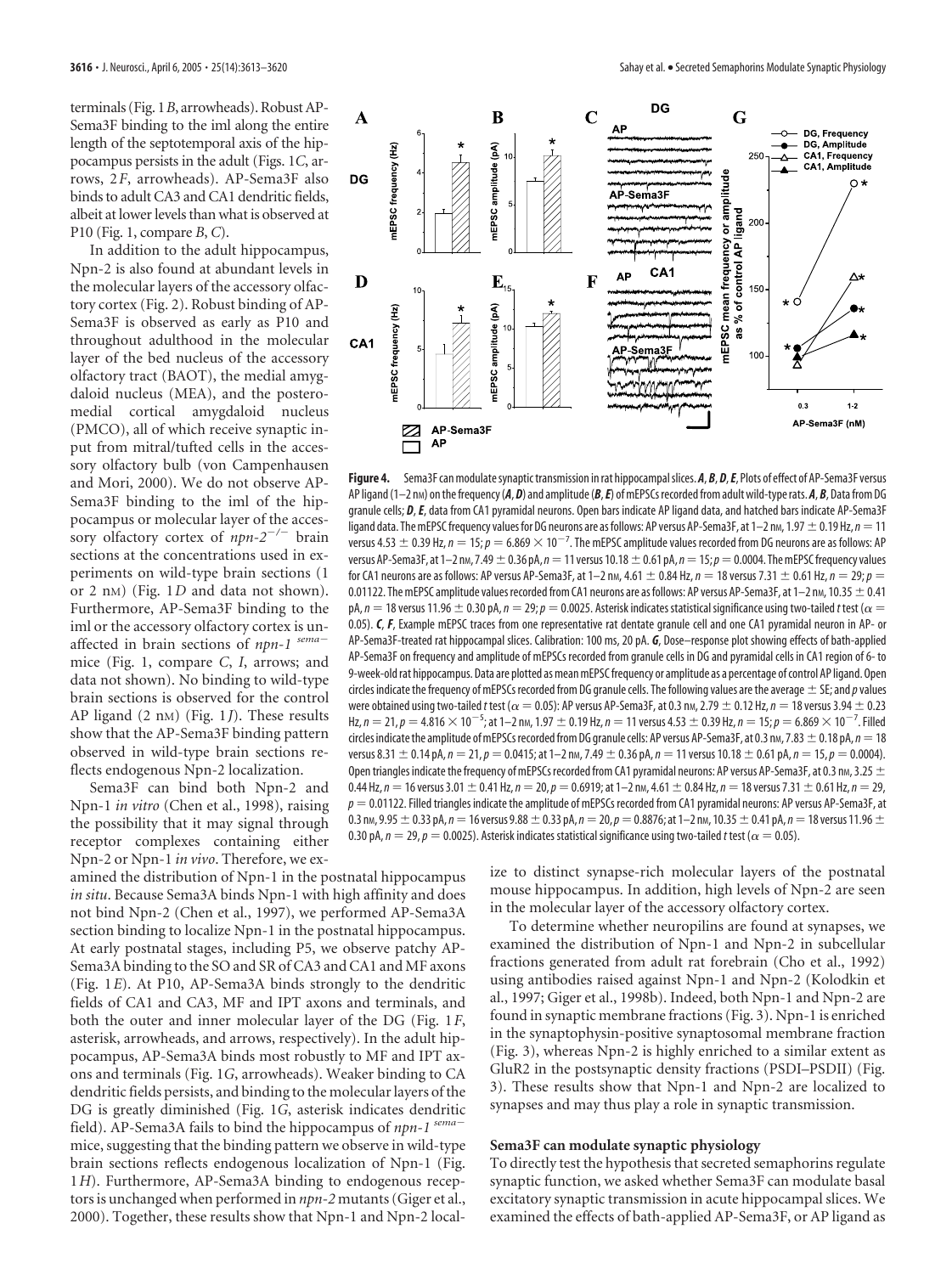|  | Table 1. Effects of 0.3 and 1–2 nm AP-Sema3F on rise time and decay time constants of mEPSCs recorded from adult rat DG granule cells and CA1 pyramidal neurons |  |
|--|-----------------------------------------------------------------------------------------------------------------------------------------------------------------|--|
|  |                                                                                                                                                                 |  |

| Rat, mEPSC properties                   | $AP(0.3 \text{ nm})$ | AP Sema3F<br>$(0.3 \text{ nm})$ | p values, two-tailed<br><i>t</i> test: $\alpha = 0.05$ | $AP(1-2 \text{ nm})$ | APSema3F<br>$(1-2)$ n <sub>M</sub> ) | p values, two-tailed<br>t test: $\alpha = 0.05$ |
|-----------------------------------------|----------------------|---------------------------------|--------------------------------------------------------|----------------------|--------------------------------------|-------------------------------------------------|
| DG                                      |                      |                                 |                                                        |                      |                                      |                                                 |
| mEPSC rise (10 $-90\%$ of peak, msec)   | $1.44 \pm 0.02$      | $1.43 \pm 0.02$                 | p > 0.05                                               | $1.85 \pm 0.05$      | $1.59 \pm 0.04$                      | $p < 0.01*$                                     |
| mEPSC decay time constant (msec)        | $3.88 \pm 0.06$      | $3.97 \pm 0.06$                 | p > 0.05                                               | $4.11 \pm 0.09$      | $3.58 \pm 0.08$                      | $p < 0.01*$                                     |
| CA1                                     |                      |                                 |                                                        |                      |                                      |                                                 |
| mEPSC rise time (10 -90% of peak, msec) | $1.71 \pm 0.03$      | $1.75 \pm 0.03$                 | p > 0.05                                               | $2.11 \pm 0.04$      | $2.04 \pm 0.03$                      | p > 0.05                                        |
| mEPSC decay time constant (msec)        | $4.53 \pm 0.09$      | $4.73 \pm 0.11$                 | p > 0.05                                               | $5.17 \pm 0.13$      | $5.06 \pm 0.08$                      | p > 0.05                                        |

 $*\alpha = 0.05$ , statistical significance using two-tailed t test.



Figure 5. Sema3F can modulate synaptic transmission in mouse hippocampal slices.  $A-D$ , Plots of effect of AP-Sema3F versus AP ligand (1–2 n<sub>M</sub>) on the frequency ( $A$ ,  $C$ ) and amplitude ( $B$ ,  $D$ ) of mEPSCs recorded from adult wild-type mice.  $A$ ,  $B$ , Data from DG granule cells;*C*,*D*, data from CA1 pyramidal neurons. Open bars indicate AP ligand data, and hatched bars indicate AP-Sema3F ligand data. The mEPSC frequency and amplitude values are as follows (AP vs AP-Sema3F):  $A$ , 4.36  $\pm$  0.22 Hz,  $n = 17$  versus  $6.06\pm0.25$  Hz,  $n=31$ ,  $p=1.886\times10^{-6}$ ;  $\bm{B}$ ,  $6.61\pm0.13$  pA,  $n=17$  versus 7.60  $\pm$  0.13 pA,  $n=31$ ,  $p=7.382\times10^{-7}$ ;  $\bm{\mathsf{C}}$ , 8.40  $\pm$  0.45 Hz,  $n=18$  versus 10.50  $\pm$  0.30 Hz,  $n=$  28,  $p=$  1.966  $\times$  10 $^{-5}$ ;  $\bm{\mathsf{D}}$ , 9.68  $\pm$  0.34 pA,  $n=$  18 versus 9.58  $\pm$  0.20 pA,  $n=28$ ,  $p=0.7638$ . Asterisk indicates statistical significance using two-tailed *t* test ( $\alpha=0.05$ ). **E, F**, Example mEPSC traces from one representative mouse dentate granule cell and one CA1 pyramidal neuron in AP- or AP-Sema3F-treated mouse hippocampal slices. Calibration: 100 ms, 20 pA.

a control, on AMPA-receptor mediated mEPSCs in dentate granule cells and pyramidal neurons of CA1. We chose AP ligand as a control because it does not bind to neuropilins and is prepared and quantified under the same conditions as AP-Sema3F (see Materials and Methods). Acute hippocampal slices were preincubated with ACSF medium containing recombinant Sema3F or control ligand for 2–3 h. We then performed whole-cell patchclamp recordings from granule cells of the dentate gyrus and pyramidal neurons of CA1 (see Materials and Methods). During recording periods, slices were continuously perfused with ACSF containing recombinant Sema3F or control ligand.

Bath-applied AP-Sema3F (1–2 nM) elicited a dramatic increase (130%) in the average frequency of mEPSCs recorded from dentate granule cells in rat hippocampal slices compared with control AP ligand (Fig. 4*A*,*C*; Table 1). These effects were dose dependent because, at a lower concentration (0.3 nM), we found that AP-Sema3F also increased the frequency of mEPSCs recorded from dentate granule cells (41%) (Fig. 4*G*) (for rise time and decay time constants, see Table 1). In mouse hippocampal slices, AP-Sema3F also elicited a significant increase in mEPSC frequency in dentate granule cells (Fig. 5*A*,*E*) (for rise time and decay time constants, see Table 2). As an additional control for the effects of Sema3F observed in these experiments, we purified Sema3F (Sema3F-myc) to apparent homogeneity from a cell line stably transfected with *Sema3F* (Kessler et al., 2004) and examined its effects on mEPSC frequency in dentate granule cells. In agreement with what we observe with AP-Sema3F, Sema3F-myc increased mEPSC frequency in dentate granule cells of rat hippocampal slices (55%) (BSA vs Sema3F-myc, 2.41  $\pm$  $0.19$  Hz,  $n = 14$  vs  $3.94 \pm 0.21$  Hz,  $n = 11$ ;  $p < 0.05$ ; two-tailed *t* test). In addition to the effects on mEPSC frequency, AP-Sema3F also increased mEPSC amplitude in dentate granule cells of rat hippocampal slices in a dose-dependent manner (Fig. 4*B*,*G*; Table 1). The effects of AP-Sema3F on mEPSC amplitude in mouse hippocampal slices were less pronounced. AP-Sema3F (1-2 nm) significantly increased mEPSC amplitude recorded from DG cells compared with control ligand (Fig. 5*B*,*E*; Table 2). Together, these results show that Sema3F can modulate dentate granule cell synaptic transmission by increasing the frequency and amplitude of mEPSCs.

Next, we asked whether Sema3F has similar effects on frequency and amplitude of mEPSCs recorded from CA1 pyramidal neurons. At lower concentrations (0.3

nM), AP-Sema3F did not elicit a change in either amplitude or frequency of mEPSCs in CA1 pyramidal neurons of rat hippocampal slices (Fig. 4*G*; Table 1). However, addition of a higher concentration of AP-Sema3F (1-2 nM) significantly increased both the frequency and amplitude of mEPSCs in CA1 pyramidal neurons of rat hippocampal slices (59 and 16%, respectively) (Fig. 4*D*,*E*). No change in rise time and decay time constants was observed (Table 1). AP-Sema3F (1–2 nM) also increased the frequency of mEPSCs in CA1 pyramidal neurons of mouse hippocampal slices (Fig. 5*C*,*F*; Table 2). No change in mEPSC amplitude was seen (Fig. 5*D*,*F*; Table 2).

The effect of Sema3F on mEPSC frequency raises the question as to whether Sema3F acts presynaptically. Therefore, we first compared the fiber volley amplitude in CA1 of AP- and AP-Sema3F-treated rat hippocampal slices. We measured the field EPSP at six stimulation intensities. To control for the differential recruitment of presynaptic axons across slices, we plotted the synaptic responses against the presynaptic fiber volley amplitude. No significant difference in the input– output curves was observed between AP- and AP-Sema3F-treated slices (Fig. 6*A*). To determine whether Sema3F can alter vesicle release probability, we measured PPF in CA1 of AP- and AP-Sema3F-treated hippocampal slices (Fig. 6*B*). Sema3F did not significantly change PPF at 30, 50, 100, 150, and 250 ms pulse intervals. These results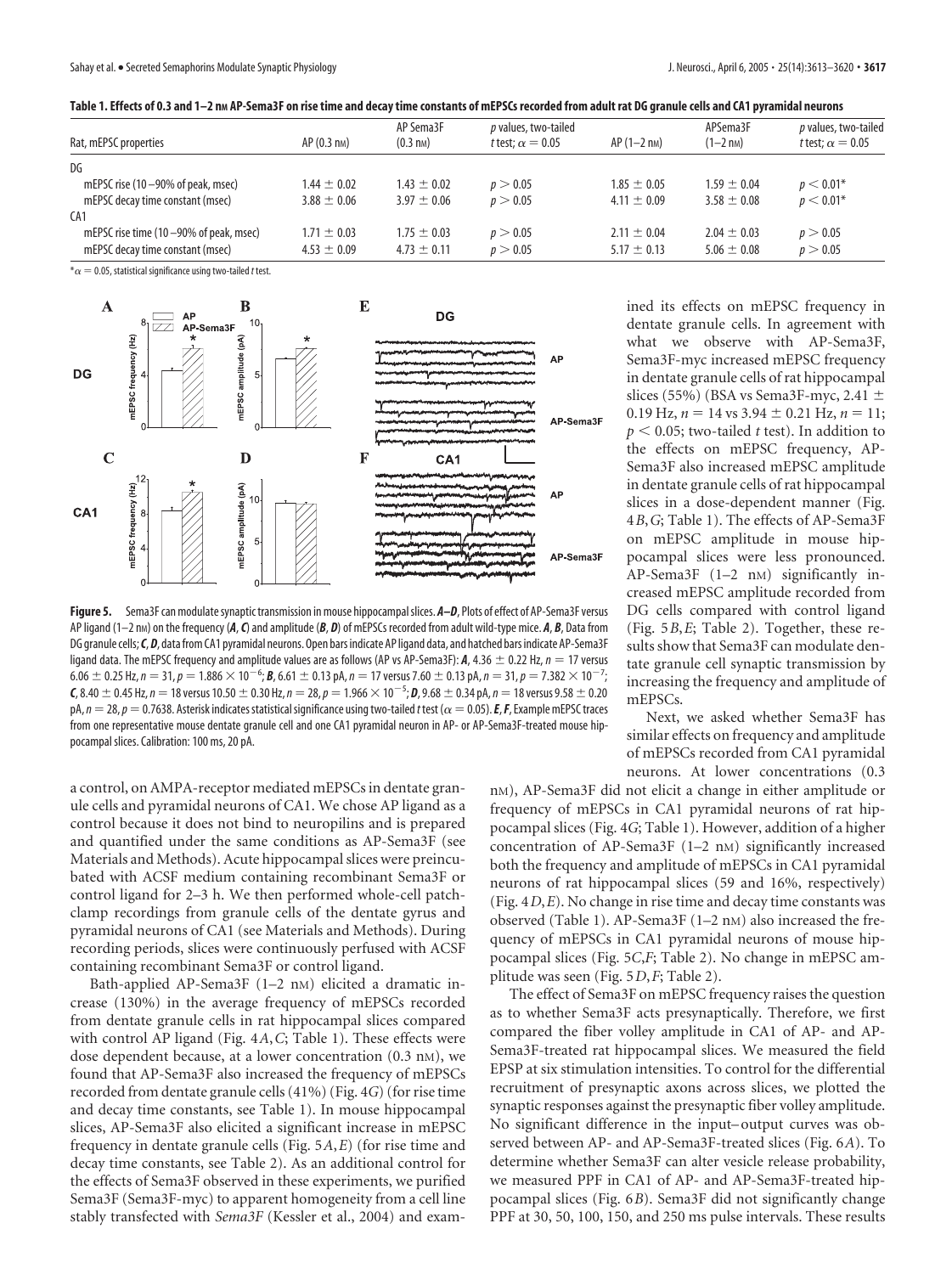| Table 2. Effects of 1–2 nm AP-Sema3F on rise time and decay time constants of mEPSCs recorded from adult mouse DG granule cells and CA1 pyramidal neurons |  |
|-----------------------------------------------------------------------------------------------------------------------------------------------------------|--|
|                                                                                                                                                           |  |

| Mouse, mEPSC properties                   | $AP(1-2 \text{ nm})$ | $AP-Sema3F(1-2 nm)$ | p values, two-tailed t test; $\alpha = 0.05$ |
|-------------------------------------------|----------------------|---------------------|----------------------------------------------|
| DG                                        |                      |                     |                                              |
| mEPSC rise time (10 -90% of peak, msec)   | $1.78 \pm 0.03$      | $1.68 \pm 0.02$     | $p < 0.01*$                                  |
| mEPSC decay time constant (msec)          | $3.82 \pm 0.06$      | $3.66 \pm 0.03$     | $p < 0.05*$                                  |
| CA1                                       |                      |                     |                                              |
| mEPSC rise time $(10-90\%$ of peak, msec) | $1.86 \pm 0.02$      | $1.97 \pm 0.02$     | $p < 0.01*$                                  |
| mEPSC decay time constant (msec)          | $4.28 \pm 0.08$      | $4.63 \pm 0.30$     | $p < 0.01*$                                  |

 $^*\alpha$   $=$  0.05, statistical significance using two-tailed *t* test.



**Figure6.** Effect of Sema3F onfiber volley and PPF in CA1 ofrat hippocampalslices.*A*,Normal basal synaptic transmission property measured as presynaptic input versus postsynaptic field EPSP output responses in CA1 region of rat hippocampal slices. Fiber volley amplitude and fEPSP slope represent presynaptic input strength and postsynaptic fEPSP response, respectively. Each slice was stimulated with six incremental current magnitudes. Open circles indicate the synaptic responses with AP ( $n = 39$  slices), and filled circles indicate the synaptic responses with AP-Sema3F ligand ( $n = 38$  slices). **B**, PPF was measured as a ratio of second fEPSP slope over the first fEPSP slope in CA1 region of rat hippocampal slices. Five different paired-pulse intervals were used (in msec): 30, 50, 100, 150, and 250. Open circles indicate PPF with AP ( $n=39$ ), and filled circles indicate PPFs with AP-Sema3F ligand ( $n=34$ ). There is no significant difference in PPF ratio at five different intervals.

suggest that the Sema3F effects on mEPSC frequency in CA1 are unlikely to be mediated by changes in the probability of vesicle release.

#### **Mice lacking Sema3F are prone to seizures**

Alterations in the physiological properties of specific neuronal circuits in the forebrain are often associated with epileptogenesis and/or epilepsy (Morimoto et al., 2004). To determine whether mice lacking Sema3F (*sema3F<sup>-/-</sup>*) (Sahay et al., 2003) are prone to seizures, we measured EEG activity in 3-month-old *sema3F/* mice and wild-type littermates using scalp electrodes. EEGs were analyzed for epileptic activity while animals were awake and monitored for behavioral changes. A seizure was defined as an epileptogenic EEG change accompanied by a behavioral change from exploratory to stationary episodes (Sepkuty et al., 2002). *sema3F<sup>-/-</sup>* mice showed high-voltage spikes and runs of polyspikes indicative of epileptic activity and had a fivefold increase in spikes per minute of recording (4.59  $\pm$  0.48 spikes/min) compared with wild-type littermates (0.79  $\pm$  0.13 spikes/min) ( $p < 0.0009$ ; two-tailed *t* test;  $n = 6$ *sema3F*<sup> $+/-$ </sup>;  $n = 8$  *sema3F<sup>* $-/-$ *</sup>*). In addition, the average duration of spike discharges was significantly higher in  $\text{sem}a3F^{-/-}$  mice compared with controls during stationary episodes but was not significantly different during exploratory episodes [stationary episodes, *sema3F<sup>* $-/-$ *</sup>* vs control, 12.34 vs 3.44,  $p = 0.01$ , two-tailed *t* test (Fig. 7*A*,*B*); exploratory behavior, *sema3F<sup>-/-</sup>* vs control, 2.08 vs 0.69, *p* = 0.06, two-tailed *t* test (Fig. 7*C*,*D*)]. Also,  $\frac{1}{2}$  *sema3F<sup>-/-</sup>* mice showed a significantly higher duration of spike discharges during stationary episodes than in exploratory episodes, in contrast to wild-type mice in which durations of spike discharges during stationary and exploratory episodes were not significantly different (*sema3F<sup>-/-</sup>*, average, 12.34 vs 2.09,  $p = 0.0003$ , two-tailed *t* test; wild type, average 3.44 vs

0.69,  $p = 0.17$ , two-tailed *t* test). Approximately 30% of stationary episodes observed for *sema3F<sup>-/-</sup>* mice were associated with epileptogenic EEG changes, defining these behavioral events as seizures. Stationary episodes were also observed for wild-type littermates, but none of these were associated with EEG changes. In addition, behavioral monitoring also showed occasional brief body and tail jerks in *sema3F/* mice during stationary episodes that were absent in wildtype littermates. These experiments show that, in the absence of Sema3F, mice are prone to seizures defined as an epileptogenic EEG change accompanied by a behavioral change.

## **Discussion**

Our studies demonstrate a new biological function for semaphorins as modulators of basal synaptic transmission in the adult hippocampus. We show that neuropilins are found in mature CNS synapses and are localized to the molecular layers of the hippocampus and accessory olfactory cortex during early postnatal life and adulthood. Previous studies mapping neuropilin distribution in the adult mouse brain have relied on *in situ* hybridization assays, which fail to convey the protein distribution for these receptors. Here, we used AP-tagged secreted semaphorins because these probes faithfully map the localization of Npn-1 and Npn-2 at the protein level in the adult mouse hippocampus. Although the ligand binding assay used here lacks the resolution afforded by immunostaining, it confers a high level of specificity, allowing sensitive assessment of functional secreted semaphorin binding sites *in situ*. Interestingly, the highest levels of Npn-1 and Npn-2 in the adult hippocampus are found in complementary components of dentate granule cell circuitry, with Npn-1 detected in MF axons and terminals and Npn-2 predominantly localized to the inner molecular layer of the DG. It is plausible that the C-terminal PDZ (PSD-95/Discs large/zona occludens-1) ligand binding motifs in Npn-1 and Npn-2 contribute to their differential targeting in synaptic sites. In addition to the hippocampus, Npn-2 is also found in the molecular layer of the accessory olfactory cortex in which mitral/tufted cell axons synapse on third-order neurons. Cell type-specific gene ablation studies will reveal the physiological requirement of synaptically localized neuropilins in these distinct neural circuits *in vivo*.

To begin to address the role of secreted semaphorin signaling at synapses, we asked whether Sema3F can modulate AMPA receptor-mediated currents in acute hippocampal slices. Because Sema3F is a repulsive cue for young hippocampal neurons, we chose to use rat and mouse hippocampal slices in this study, an approach that leaves the architecture of the hippocampus essentially intact and consequently allows for an assessment of how Sema3F affects CA1 and DG synaptic transmission. We find that recombinant Sema3F can modulate basal synaptic transmission by increasing the frequency and amplitude of mEPSCs in both dentate granule cells and pyramidal neurons of CA1. The effects of Sema3F on mEPSC frequency and amplitude in DG neurons are likely to be mediated by Npn-2 because AP-Sema3F does not bind the iml of  $npn-2^{-/-}$  mice. AP Sema3F, however, binds to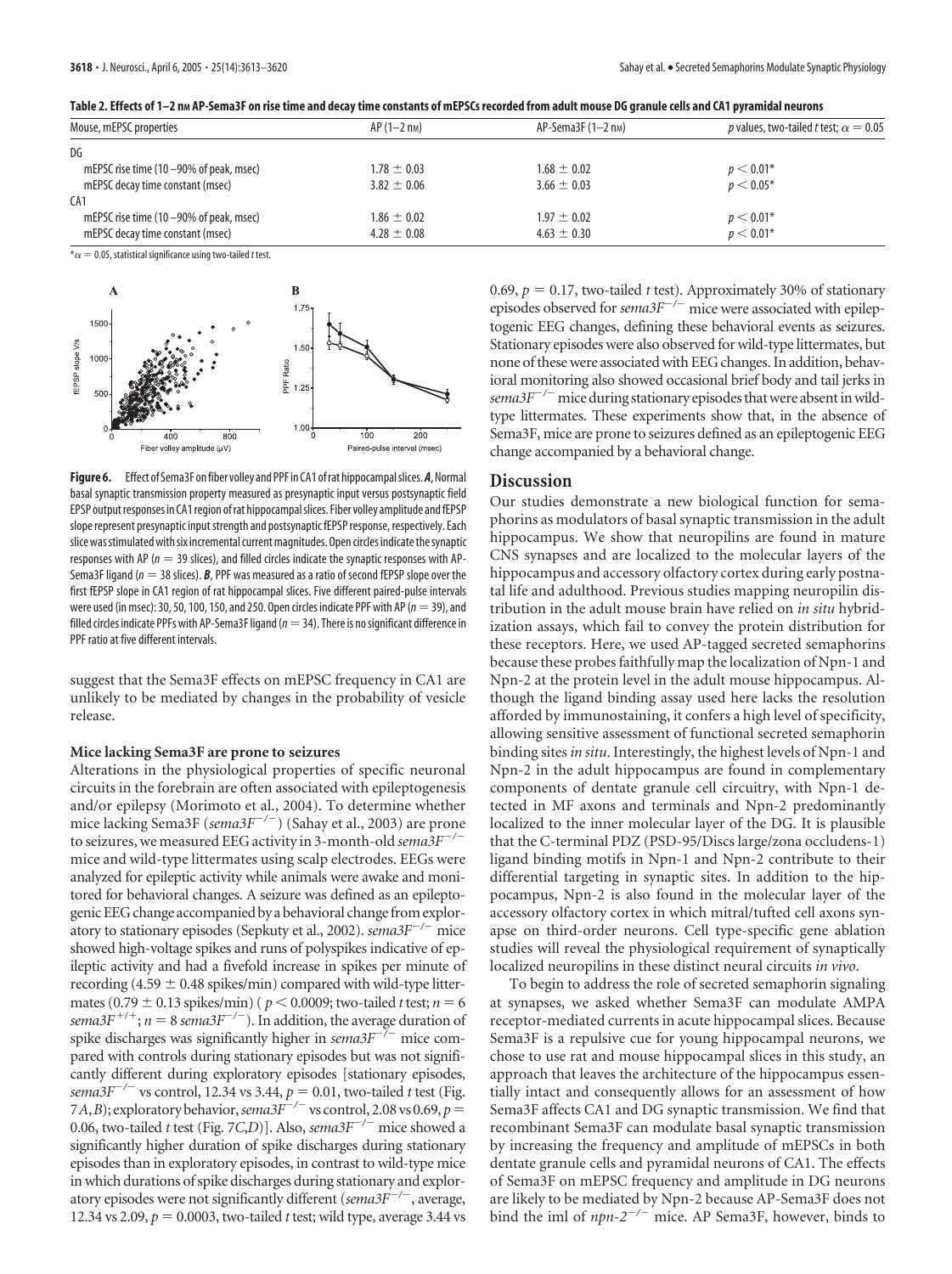

**Figure 7.** *sema3F* null mice are prone to seizures. *A*, An example of a typical EEG from a wild-type mouse while stationary. *B*, An example of a typical EEG from a *sema3F* null mouse while stationary, revealing high-voltage spikes and polyspike discharges for a duration of  $\sim$ 3–5s(\*). *C*, An example of a typical EEG from a wild-type mouse while exploring. A normal mixture of frequencies without spikes was seen. *D*, An example of a typical EEG from a *sema3F* null littermate while exploring. A normal mixture of frequencies without spikes was seen as in *C*. The average number of stationary and exploratory episodes did not differ significantly between *sema3F/* and wild-typemice:*sema3F/* versus wild-type,stationary episodes expressed as average percentage of the whole recording, 27.54 versus 20.64%,  $p=0.3$ , two-tailed *t* test; exploratory episodes expressed as average percentage of the whole recording, 72.46 versus 79.36%,  $p = 0.3$ , two-tailed *t* test.

CA1 of *npn-2* null mice at higher concentrations (5 nM; data not shown), raising the possibility that it may signal independently of Npn-2. One way to address whether Npn-2 is required for the effects of Sema3F on mEPSC frequency and amplitude is to use hippocampal slices obtained from *npn-2* null mice. However, the interpretation of these experiments is confounded by defects in the normal development of hippocampal circuits observed in these mice (Chen et al., 2000; Giger et al., 2000). Future studies aimed at defining the contribution of individual plexin coreceptors to secreted semaphorin–Npn signaling in mature hippocampal neurons will enable us to understand the underlying basis of these effects (Rohm et al., 2000).

How do secreted semaphorins mediate their effects at the synapse? Secreted semaphorins may modulate synaptic transmission by directly acting on the vesicle release machinery, increasing synapse number or changing AMPA receptor properties. Recently, it was shown that Sema3A, like BDNF (McAllister et al., 1995), can enhance cortical dendritic branching and growth in slice cultures (Fenstermaker et al., 2004), and *in vivo* class 3 semaphorin–Npn-1 interactions promote basal dendritic complexity of cortical neurons (Gu et al., 2003). Therefore, secreted semaphorin–Npn signaling and BDNF–TrkB signaling may share downstream effectors that regulate synapse number*in vivo*. Furthermore, there is growing evidence implicating CUB (complement subcomponents C1r/C1s, Uegf, BMP-1) domain containing type-1 transmembrane proteins such as SOL-1 (suppressor of lurcher-1) and LEV-10 (levamisole protein) in *Caenorhabditis elegans* in modulation of ionotropic receptor function (Gally et al., 2004; Zheng et al., 2004). The highsequence identity shared by these CUB domain proteins and Npns raises the possibility that neuropilins may also influence ionotropic receptor properties and function. Finally, downstream effectors of secreted semaphorin signaling within the growth cone, such as Cdk5 (cyclin-dependent kinase), fyn, and LIM (the three gene products Lin-1, Isl-1, and Mec-3) kinase, have been implicated in spine development, vesicle release, and

synaptic plasticity (Aizawa et al., 2001; Sasaki et al., 2002; Lai and Ip, 2003; Meng et al., 2003).

To address whether alterations in vesicle release or change in synapse number may account for the effects of Sema3F on mEPSC frequency, we analyzed PPF in AP- and AP-Sema3F-treated slices. The absence of a significant difference between control and Sema3F-treated slices in these experiments suggests that the effects of Sema3F on mEPSC frequency, at least in CA1, are not likely to be mediated through presynaptic mechanisms. Whether changes in surface expression and/or function of AMPA receptors or synapse number underlie these effects of Sema3F remains to be determined.

We show here that *sema3F* null mice are prone to seizures. Because Sema3F has been implicated in development of mossy fiber projections and is required for migration of cortex-bound interneurons in slices*in vitro*, it is difficult to determine the precise basis for the observed seizures (Chen et al., 2000; Giger et al., 2000; Marin et al., 2001; Sahay et al., 2003). A conser-

vative interpretation is that the seizures reflect deficits in neural circuit formation in these mice. It is intriguing however, that the highest levels of Npn-2 in the adult hippocampus are found in the iml, in which mossy cells form excitatory synapses on granule cell dendrites and interneurons. There is growing evidence indicating that alterations in physiological properties of mossy cells may increase granule cell excitability (Santhakumar et al., 2001; Ratzliff et al., 2002). Moreover, the IPT defects in *sema3F* null, *npn-2* null, and *plexin-A3* null mice are similar to those observed in *FMR1* (fragile X mental retardation protein) null, *creatine kinase-B* null, and *prion* null mice, all of which show altered synaptic properties or defects in synaptic plasticity (Colling et al., 1997; Cheng et al., 2001; Huber et al., 2002; Ivanco and Greenough, 2002; Jost et al., 2002; Sahay et al., 2003). *Sema3F* mRNA is also a target of fragile X mental retardation protein (FMRP), because it was identified in a screen for high-affinity interactions between mRNAs and FMRP (Darnell et al., 2001). Although the biological significance of the FMR1-*sema3F* interaction in the brain is yet to be addressed, it suggests that *sema3F* may come under activity-dependent translational control at synapses.

In conclusion, our studies define a novel role for secreted semaphorins as modulators of synaptic transmission in the adult brain. Conditional ablation of secreted semaphorins in distinct cell types of the adult mouse hippocampus will ultimately define the potential for these ligands to modulate neural circuit function and, consequently, behavior. The results presented here show the diverse functional repertoire of secreted semaphorins in synaptic transmission and nervous system development and suggest physiological roles for these cues in both the normal and pathological function of neural circuits.

#### **References**

Aizawa H, Wakatsuki S, Ishii A, Moriyama K, Sasaki Y, Ohashi K, Sekine-Aizawa Y, Sehara-Fujisawa A, Mizuno K, Goshima Y, Yahara I (2001) Phosphorylation of cofilin by LIM-kinase is necessary for semaphorin 3Ainduced growth cone collapse. Nat Neurosci 4:367–373.